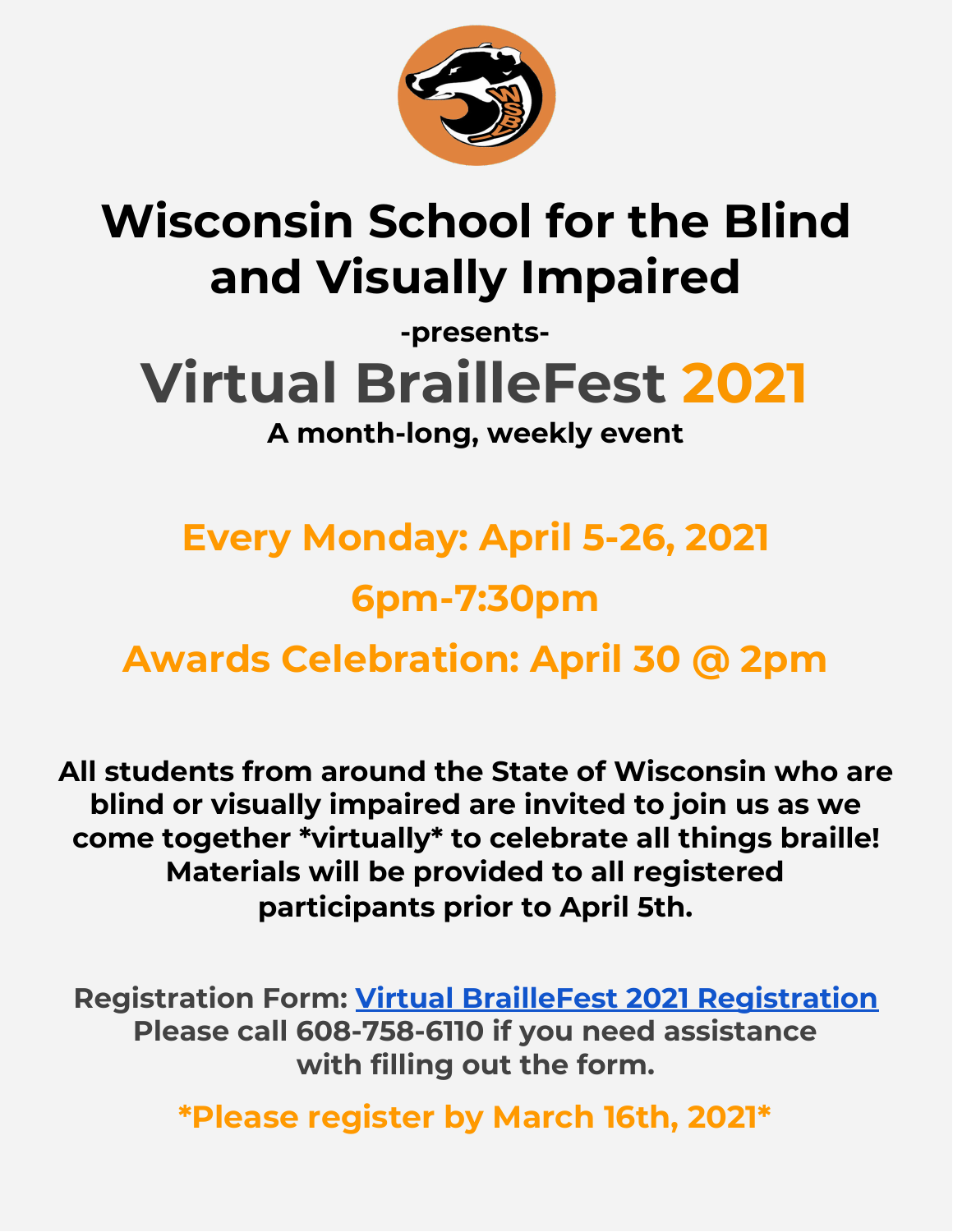# **Schedule of Events April 5, 2021**

### **Session 1 - 6:00-6:40pm**

#### ➔**Sort It Out (Pre-Braille Level)**

For students who are learning to develop their pre-braille readiness skills of sorting and matching. Come join us in this fun activity, where students are challenged to sort through a sea of smooth beads and undersea creatures to find a hidden treasure box. Upon finding the box, students will open it to find the coins inside. Students can also sort like and unlike items into sorting cups.

### ➔**Alphabet Antics (Early Braille Level)**

For students who are learning or have learned the basic alphabet. Use a magnetic braille cell model to show us your skills in the alphabet. Quiz your friends and race to see who can make the letter first!

#### ➔**MadLibs (Intermediate Braille Level)**

For students who know the alphabetic contractions and beginning knowledge of wordsigns and groupsigns. Students will receive word lists to work as a team to complete Mad Libs. What is a Mad Lib? It is an interactive story that you add words to. They can be very comical! Students will receive contracted word lists to create the story and a couple extra Mad Libs to try out with their families after the event!

### ➔**Write It Right (Advanced Braille Level)**

Often there is more than one way a word can be written in braille, but there is only one correct way. In this game, students will be asked to tell how they would write a particular word. If you can tell us how the word would be written, we know you'd "Write it Right"!

### **Session 2 - 6:50-7:30pm**

### ➔**Braille Brains (All Participants)**

Is your head crammed full of everything related to braille and its creator, Louis Braille? Well this is the time to "strut your stuff"! Come and join the fun at one of this year's "Big Games" as teams try their best to answer trivia questions related to Louis Braille and his amazing code.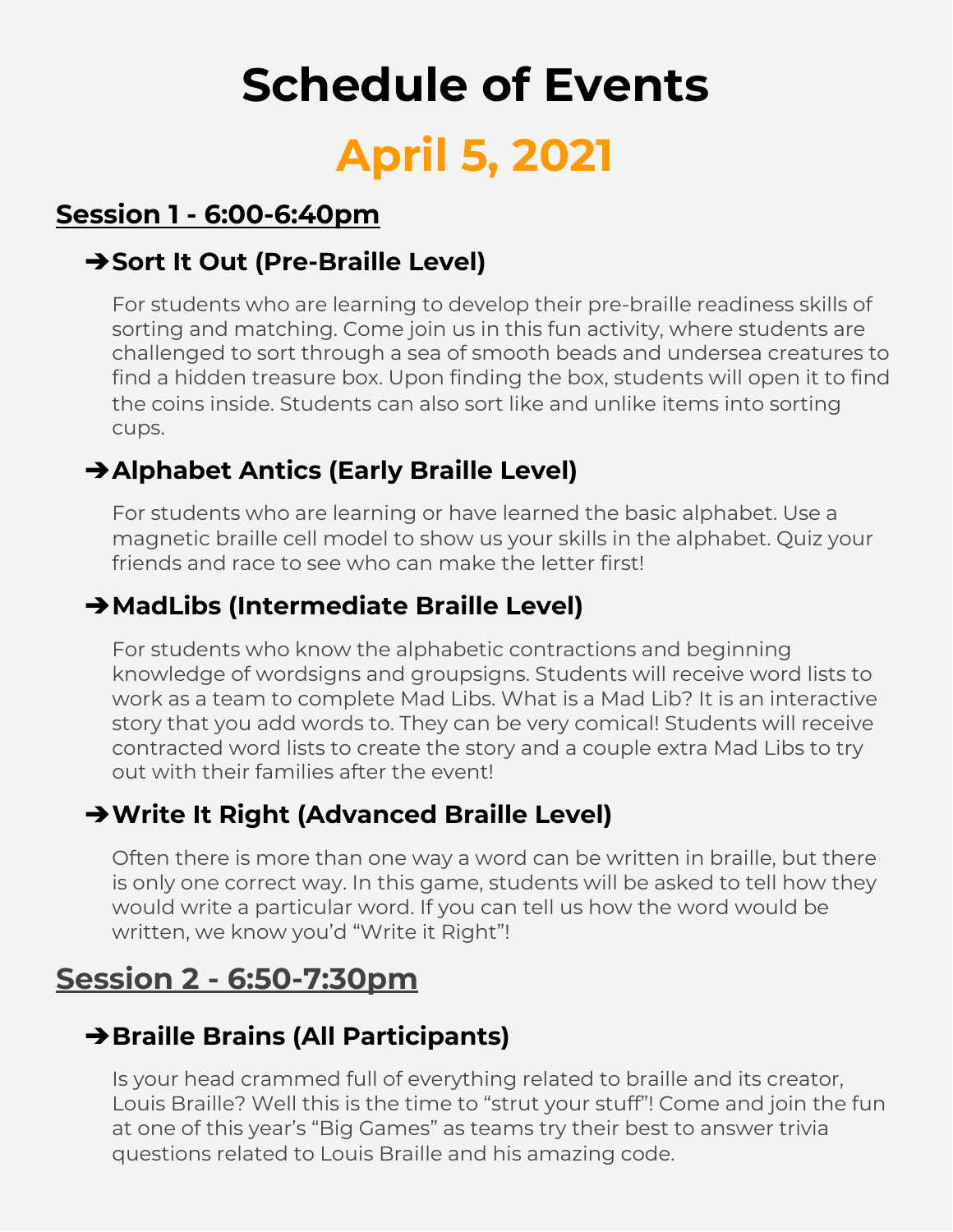## **April 12, 2021**

## **Session 1 - 6:00-6:40pm**

### ➔**Parent/Child Seminar (Intended for parent/guardian & student)**

Are you interested in ways to promote your child's independence in the kitchen? In this session we will demonstrate safety measures for your oven and knives and how to make your kitchen more accessible.

### **Session 2 - 6:50-7:30pm**

### ➔**Move-INGO**

Come and enjoy a fun game of BINGO and Movement Challenges. Braille, Large Print and online BINGO cards will be provided for participants.

## **April 19, 2021**

### **Session 1 - 6:00-6:40pm**

### ➔**Sort It Out (Pre-Braille Level)**

For students who are learning to develop their pre-braille readiness skills of sorting and matching. Try this fun, hands-on activity, where students can use tactile skills to sort and match items of various textures.

### ➔**Riddle Me This (Early Braille Level)**

For students who are learning or have learned the basic alphabet. Help solve the mystery of the missing dots using word puzzles and riddles!

### ➔**Contraction Search (Intermediate Braille Level)**

Word search? No, contraction search! For students who know the alphabetic contractions and beginning knowledge of wordsigns and groupsigns. Students will receive contraction searches with hidden messages to decode as a bonus! Will they be able to find them all?

### ➔**Code Busters (Advanced Braille Level)**

Often braille symbols mean different things, depending on which code is being used. For instance: the dots 2-3-6 mean question mark, opening double quote, his, 8 (in Nemeth), or staccato (in music), and that might not even be all! Come and see how many different uses you can name for the dot numbers given. Points will be awarded for each correct answer, and medals